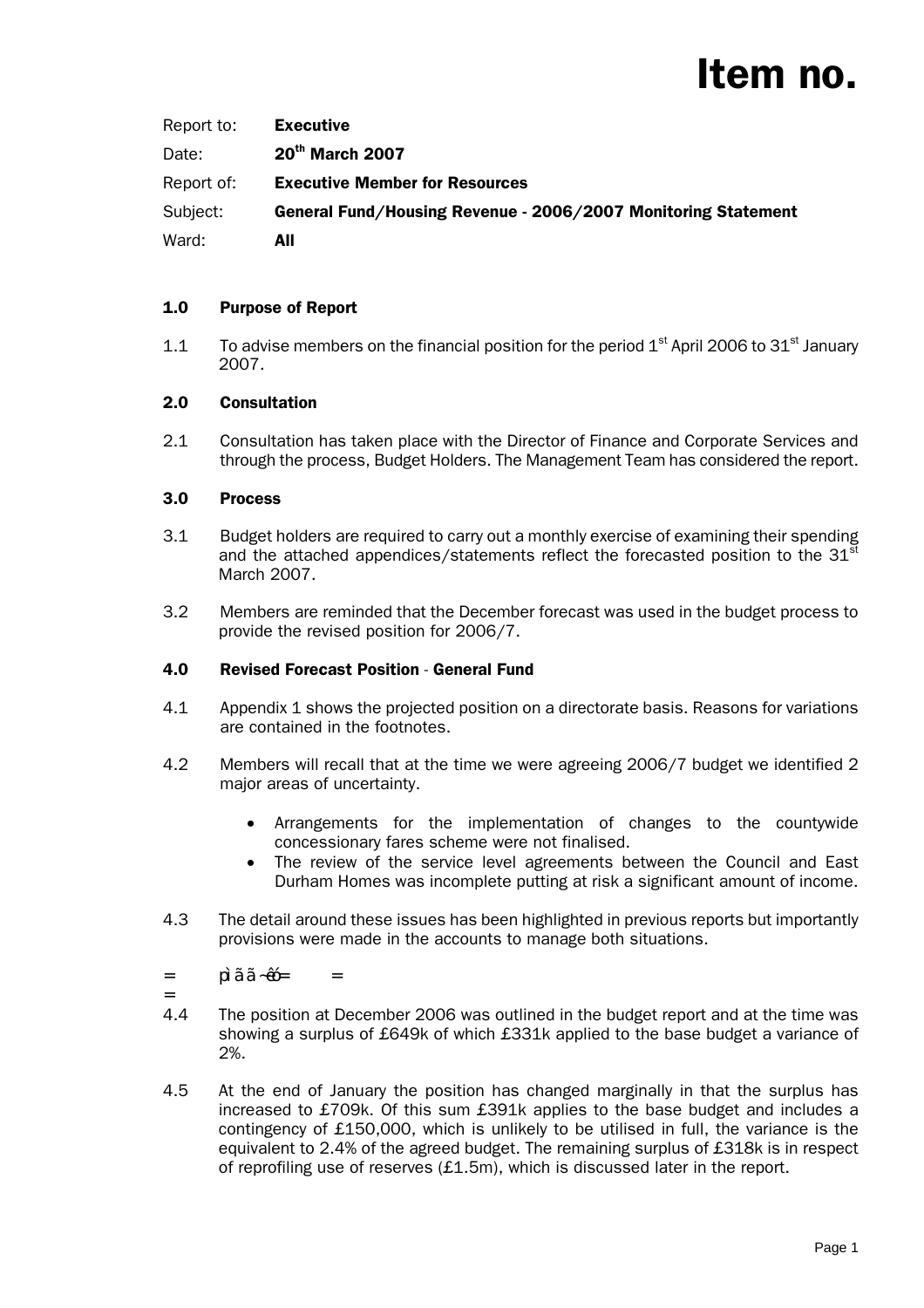4.6 Appendix 1 /2 shows that the improvement is attributable to Directorate budgets where in that element of the budget the position has moved from an estimated under spend of just under £394k to £439k. The increase over the period is mainly attributed to environmental services general efficiencies of around £30k and increased income from investments of around £15k.

4.7 In addition to the above we have addressed a number of issues in year as outlined below the estimated costs of which are £166,110.

- Coastal Rangers £60,110
- Amateur Swimming Association Everyday swim £28,000
- Additional resources for the Contact Centre £50,000.
- Youth Forum Officer (not included in budgets) £28,000.
- 4.8 Taking the above into account the variance is 2.4% of base budget broadly on target.
- 4.9 At this stage support services are showing an estimated over-spend of £26,450 (appendix2). The position will continue to be monitored.

#### 4.10 General Fund Balance

4.10.1 Appendix 3 illustrates the effects of the above on the reserve position. Having reviewed the commitments against the year-end position of £5.85m the revised position at the end of November is estimated at £4.43m.

#### 5.0 Other matters

### *= rëÉ=çÑ=oÉëÉêîÉë=J=¡NKRã=*

- 5.1 In November 2005 the Council agreed to release reserves of £1.5m to fund a programme of initiatives over 4/5 years to achieve the following.
	- Service improvements.
	- Additional capacity.
	- Efficiencies.
	- Future budget savings.

Each initiative was set against the Council's Corporate Priorities.

- 5.2 Appendix 5 outlines the expenditure position at the end of December where spend to date is £368k against a profiled budget of around £552k. The majority of spend will occur in next financial year where around £800k is included in the 2007/8 budget to progress the programmes.
- 5.3 In terms of non-financial information members will note the commentary in the right hand side column, which updates members on progress but also is beginning to reflect some of the outcomes from the investment. A good example is the Pride in Easington initiative where satisfaction levels have increased significantly.
- 5.4 At this stage the report is for information.
- *= içÅ~ä=^ìíÜçêáíó=\_ìëáåÉëë=dêçïíÜ=fåÅÉåíáîÉë=dê~åí=Ei^\_df*)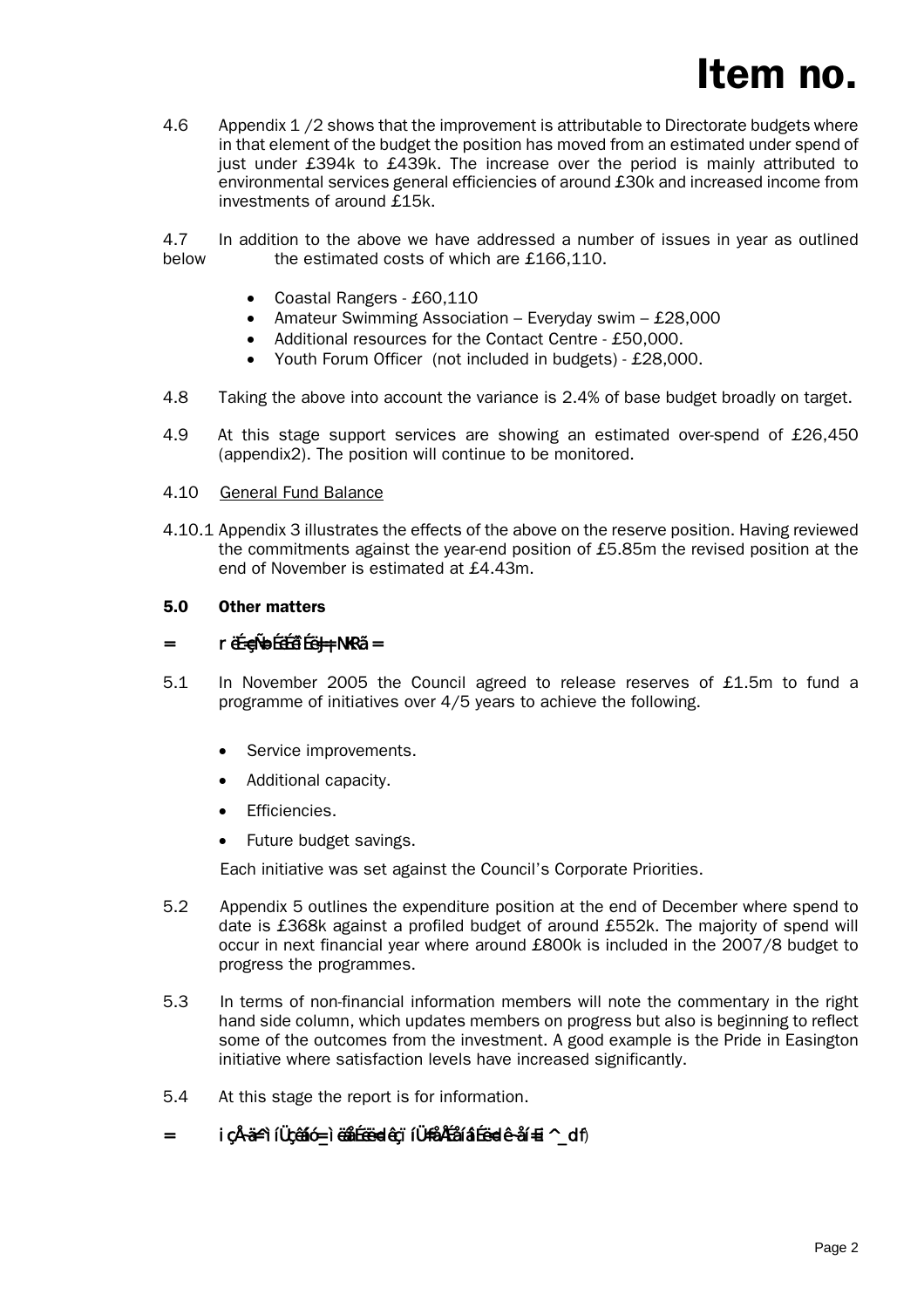- 5.5 Members will recall the above scheme whereby financial rewards are delivered to authorities that promote the greatest levels of continued economic growth in their area by allowing them to retain increases in revenue derived from business rates.
- 5.6 The government has recently announced grant for 2006/7 and for Easington this amounted to £1.464m. Whilst a tidy sum for the Council it was scaled back to 70% of that due as a result of judicial reviews in respect of some authorities, had the scaling back not taken place then the Council would have received over £2m. If the reviews are not upheld in the Courts then further monies should be due and together with the Association of North East Councils we will make representations to the government to ensure any residual amounts are distributed once a conclusion is reached.
- 5.7 Members will recall that when setting the budgets a decision was taken to earmark this funding to support and sustain future regeneration in the District.
- 5.8 Nationally 328 authorities were awarded £316m from which North East Authorities received just over £24m around 7%. In 2005/6 the government distributed £126m from which we received £408,000.
- 5.9 Appendix 6 is a schedule of grants distributed to North East authorities.

### 6.0 Housing Revenue Account (HRA)

- 6.1 The summarised position for the HRA is set out in Appendix 4 and 4/1
- 6.2 Although there have been changes to individual budget headings there are no fundamental changes since the last statement and the overall budget position is still in line with the original budget projection.
- 6.3 The position on reserves in appendix 4/1 accords with the financial position reported to members when the HRA budget was agreed last month.
- 6.4 Any further use of reserves will be the subject of future reports to Council.

### 7.0 Implications

7.1 Policy None

### 7.2 Financial

Any financial implications are included above but broadly the report is for information.

- 7.3 Legal None
- 7.4 Risk None, existing systems are controlling the overall budget position.
- 7.5 Communications None
- 7.6 Corporate Implications None
- 7.7 E Government None